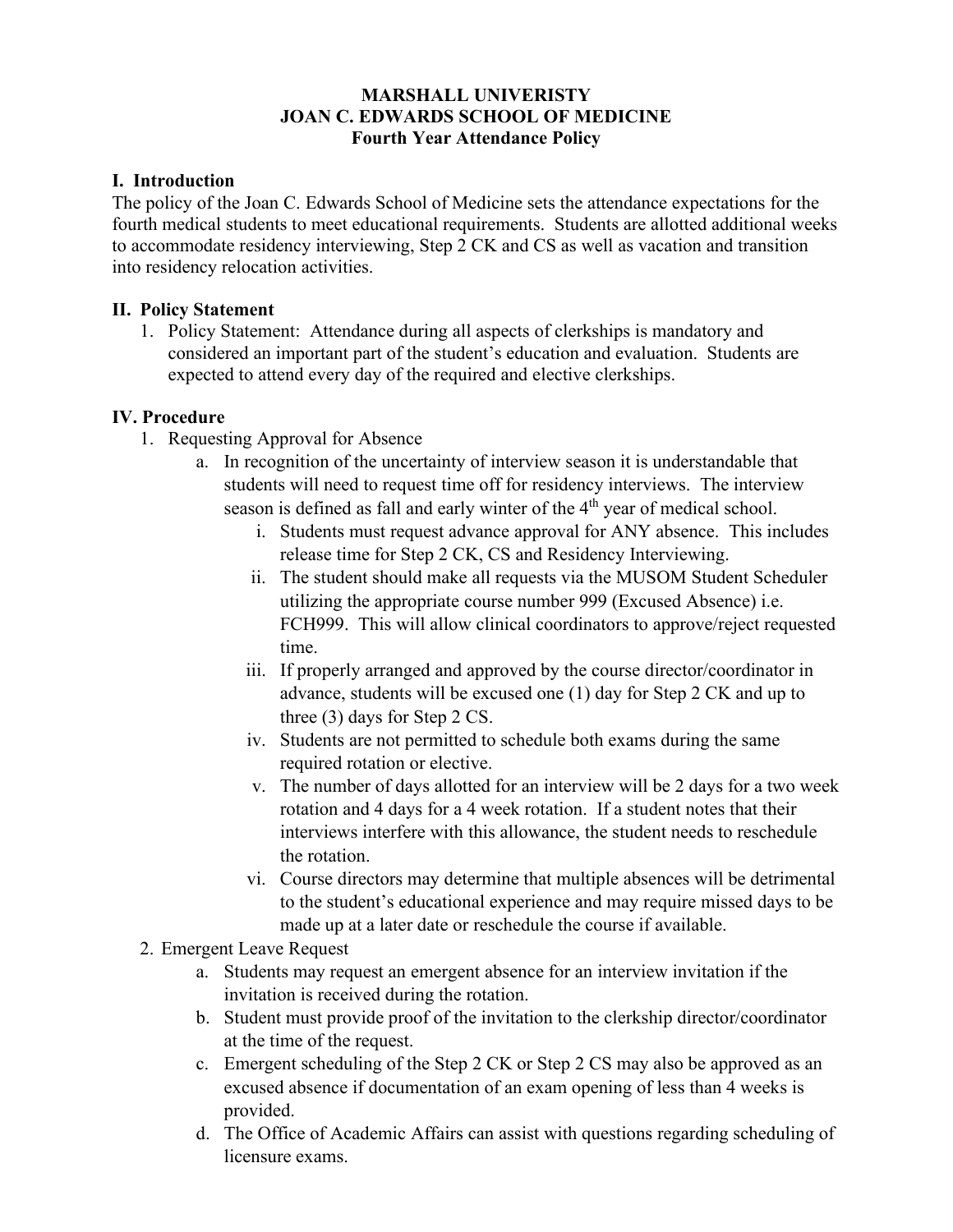- e. Failure to provide documentation will result in automatic denial.
- 3. Unexcused Absences
	- a. Students with unexcused absences (defined as any absence that is not approved by appropriate course directors in advance) will be required to make up said days and may be subject to an incident report or a critical incident report.
	- b. Any student with an unexcused absence is at risk to fail their course at the discretion of their course director.
	- c. Nothing in this policy statement should be construed as students having an allotment of personal days in which absences may occur.
- 4. Reoccurring Patterns
	- a. All absences are to be reported as a component of the student's evaluation.
	- b. Question or concerns regarding a student's attendance pattern are to be brought to the attention of the Office of Academic Affairs for referral to the Academic and Professionalism Standards Committee for course of action determination.
	- c. Any unprofessional behavior will be reported on the student MSPE. As per policy of the NRMP, any changes in professionalism rating after the release of the MSPE must be reported on an addendum and sent to applied programs.
- 5. Appeals
	- a. Any student wishing to appeal mandated make-up days/assignments or mandated course rescheduling should refer to the MUSOM Honor Code and Academic and Professionalism Standards policy.